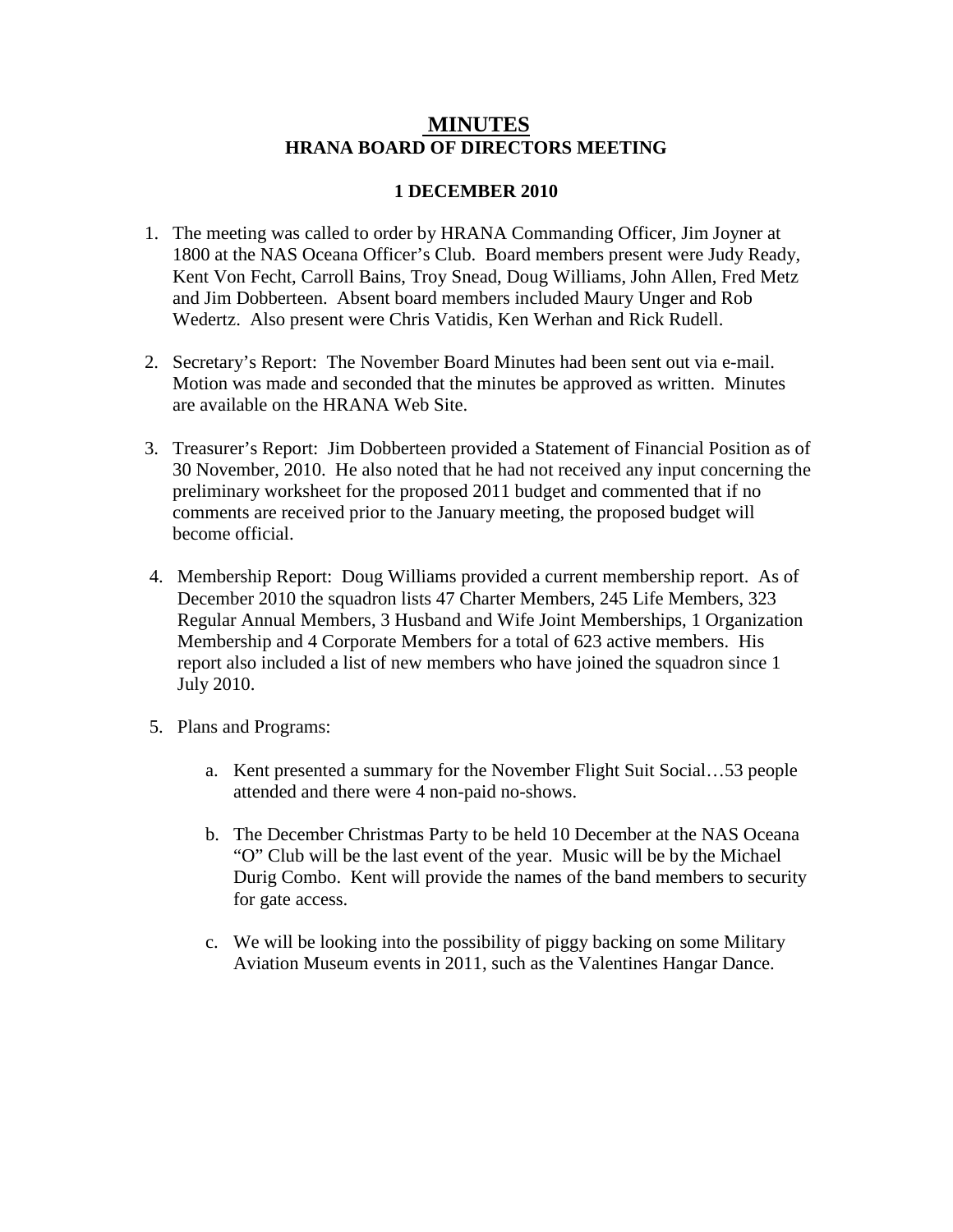- 6. December Luncheon. There will not be a luncheon in December. The next luncheon will be held Wednesday 19 January at the Dam Neck Shifting Sands Fireside Room. Kent is to schedule the dates with the Shifting Sands Club.
- 7. Bingo Report: There has been a slow upward trend in bingo attendance but HRANA is not receiving any income. Attendance will continue to be monitored to determine how long the squadron continues to manage the bingo game.
- 8. PAO Report: Troy Snead reported that he had provided articles to Wings of Gold for the VFA-106 Patching Ceremony, Flight Suit Social and the Lt. Michael Stock George H.W. Bush Award presentation. Mike Maus, the AIRLANT PAO will provide input concerning the Ely replica event. Troy will also get Christmas Party coverage in the Jet Observer.
- 9. Monument Report: Fred Metz reported that there are some lighting problems being worked at this time and that a contractor is coming in to inspect the paving bricks for some possible rework.
- 10. Old Business:
	- a. Centennial of Naval Aviation: The next centennial event will be in conjunction with the Battle of Midway event in late May or early June. Details are not available at this time. There will be a meeting Thursday 9 December with the people concerned with preparing the program that will be presented at the monument during the summer beginning the second week in June and running six nights a week. The program will feature local area Naval Aviation events and be about 30 minutes long. Local squadrons will be featured and we also hope to get stories and ideas from HRANA members.
	- b. Election of Officers: The list of candidates was sent out for membership comment and approval. Very few inputs were received from squadron members and none of the comments objected to any candidates. Since nonresponses were treated as pro votes, the published list was approved. New officers will be installed at the Christmas Party.

Captain John Allen, USN (Ret.) has assumed the duties as Executive Officer. Others who volunteered to fill vacant slots are Jim Whitus as Legal Officer; Lee Pontes for any committee position; Kenny Golden any position where needed; Frank Roberts, Centennial of Naval Aviation; Rick Rudell, Air Show Chalet, Centennial of Naval Aviation and Flame of Hope; Chris Vatidis, Chairman Flame of Hope; Bruce Doyle, F-14 Brick Sales and Ken Werhan, Naval Aviation Monument and Air Show Chalet. New committee members need to attend the January luncheon and meet immediately afterwards to begin planning their efforts.